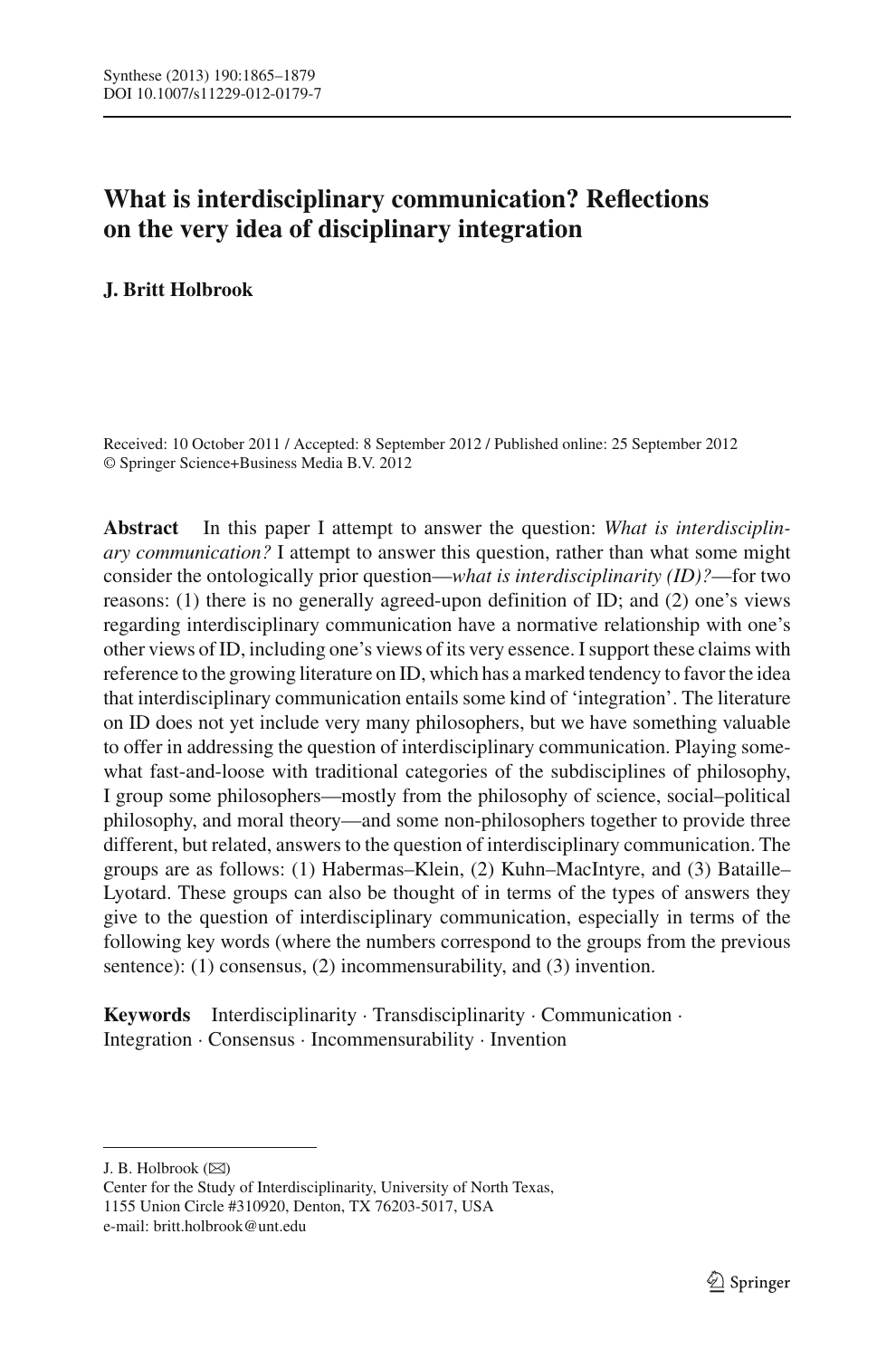*Disciplinarity should be treated as a necessary evil of knowledge production–the more necessary it is made to appear, the more evil it becomes.*

*– Steve Fuller*

## **1 Introduction**

As [Klein](#page-14-0) [\(2010\)](#page-14-0) illustrates, scholars of interdisciplinarity (ID) today are quick to allow that there currently exists no generally agreed-upon definition of the term. Instead, there is a plethora of definitions, which are often accompanied by variations on the term [multidisciplinarity (MD), transdisciplinarity (TD), narrow, wide, and critical ID, and so forth]. Sometimes, these variations on 'ID' are meant to aid in defining what ID actually is. At other times, these variations are put forth to suggest that there simply is no one thing that counts as 'ID'. That it is so easy to generate new terms for supposedly new types of ID (for instance, the variations described in the last sentence might well be described as 'anti-essentialist ID', which is a new term) is no hindrance to having a discussion of ID, however—quite the contrary. Indeed, that the term 'interdisciplinarity' can be put to so many uses is part of its charm.

ID is, in fact, a hot topic of discussion among academics, as this special issue illustrates. In this paper, I will approach the notion of ID by way of a discussion of interdisciplinary communication. Socrates (were he to pop *his* head up out of the ground) might object that one cannot have a meaningful discussion about interdisciplinary communication before one establishes what ID itself is. I want to suggest, however, that in practice, one's view of interdisciplinary communication is normative of—perhaps even largely determines—what one thinks ID itself actually is. So, even if we cede a certain ontological priority to the question of the essence of ID, if we hope to arrive at such a definition, we would do well to begin our discussion with the question of communication.

### **2 A baseline vocabulary**

Even if there is currently no single, agreed-upon definition of ID, there is, at least, something like a baseline common vocabulary for discussing ID and its cognates (MD, TD, and sometimes pluridisciplinarity). [Klein](#page-14-1) [\(1990,](#page-14-1) [1996](#page-14-2)) traces the originary—if not the first—use of these terms to a 1970 conference held by the Organization for Economic Cooperation and Development (OECD).<sup>1</sup> There has been some drift away from the original OECD usage—for instance, 'pluridisciplinarity' has essentially dropped out of the literature and TD has taken on an interesting new meaning in the last decade or so, thanks to both theoretical and practical developments in Europe, especially. But what we have now in the scholarly literature on ID is something approaching agreement on the use of the following terms:

• MD refers to the (mere) *juxtaposition* of two or more academic disciplines focused on a single problem.

<span id="page-1-0"></span>Results of this conference were published in [Apostel et al.](#page-13-0) [\(1972\)](#page-13-0).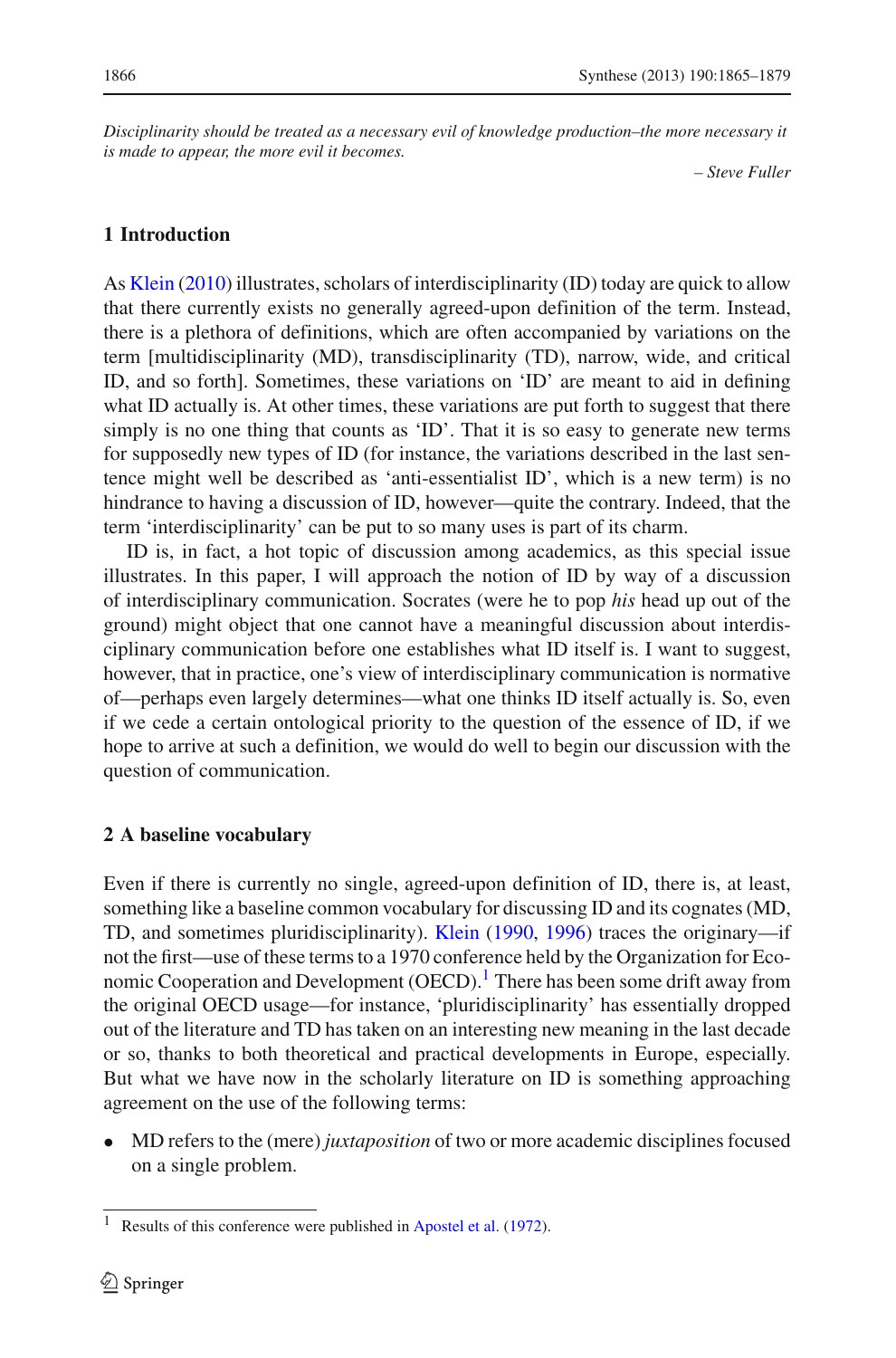- ID refers to the *integration* of two or more disciplines focused on a common (and, it is sometimes insisted, a *complex*) problem.
- TD refers to the integration of one or more academic disciplines with *extra-academic perspectives* on a common (and usually a *real-world*, as opposed to a merely academic) problem.

Beyond this basic vocabulary, however, there remains a great deal of conceptual space for making fine distinctions that , while aiming to expand our vocabulary, in fact lead to something more like a problem of taxonomy [\(Klein 2010](#page-14-0)). In what follows, I try to resist the urge to multiply terms. Instead, I attempt to explore the three main terms (MD, ID, and TD—though with a focus on ID) in the current literature in relation to the idea of communication. $<sup>2</sup>$  $<sup>2</sup>$  $<sup>2</sup>$ </sup>

### **3 On the very idea of integration**

If we examine our baseline vocabulary, the leading candidate for the distinguishing characteristic of ID is the notion of *integration*. What distinguishes ID from MD is the contrast between the mere juxtaposition of multiple academic disciplines in MD and the integration of those disciplines in ID. A multidisciplinary approach to a problem would involve multiple disciplines each investigating the problem in its own way, with its own definition of the problem, according to its own standards, and arriving at its own independent solution. MD involves no attempt to integrate these multiple disciplinary approaches. ID, on the other hand, at least according to our baseline vocabulary, just *is* the attempt to integrate multiple disciplinary approaches to a problem. What distinguishes TD from ID, on the other hand, is not the idea of integration *per se*, but rather *what* ought to be integrated. In the case of ID, what ought to be integrated are various academic disciplinary approaches to a problem; in the case of TD, what ought to be integrated are academic and non-academic stakeholders' approaches to a problem. According to our baseline vocabulary, then, something can be interdisciplinary or transdisciplinary, or both—but it cannot be either unless it involves integration. Both ID and TD, thus, are distinguished from MD by means of the contrast between a *mere juxtaposition* of approaches and an *integration* of approaches.

<span id="page-2-1"></span>3.1 Integration entails communication beyond one discipline

Insofar as no integration of various disciplinary approaches is necessary for MD, a multidisciplinary approach involves communication only within a particular discipline's

<span id="page-2-0"></span><sup>&</sup>lt;sup>2</sup> There currently exists no discipline of ID, though there are certainly candidates (the most explicit of which is Integration and Implementation Sciences under the direction of Gabriele Bammer). In what sense, then, is it possible to refer to a 'literature' on ID? Having surveyed the publications organized around trying, in part at least, to summarize the field (for instance, [Hirsch Hadorn et al. 2008;](#page-14-3) [Frodeman et al. 2010\)](#page-13-1) and looked across organizations that address ID (for instance, COSEPUP, td-net, the Association for Integrative Studies, the Science of Team Science Conference, the Center for the Study of ID, and the International Network for ID and TD), I have found one figure associated with all: Julie Thompson Klein. In addition, with dozens of books and articles on the subject of ID, Klein is, in my judgment, the best place to begin drawing the boundaries of the current literature on ID.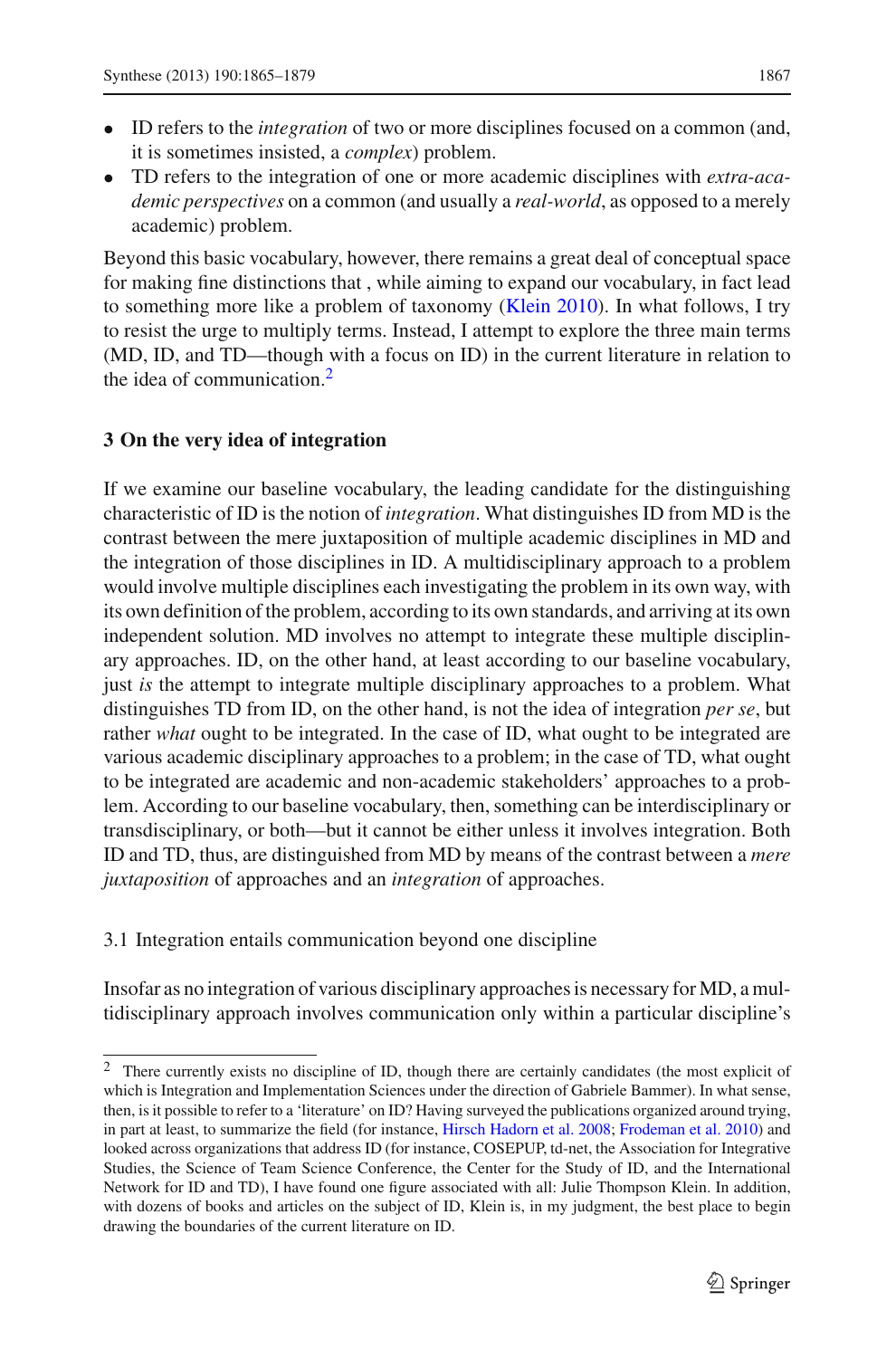conceptual scheme. ID and TD, in contrast, involve extradisciplinary communication across the various conceptual schemes of different disciplines or non-academic stakeholder groups, respectively. That such extradisciplinary communication is necessary for ID and TD is entailed by the idea of integration. But exactly what sort of communication does the idea of integration presuppose?

# 3.2 Communication requires translatability?

At this point, it is difficult for a philosopher not to think of Donald Davidson's classic essay "On the Very Idea of a Conceptual Scheme" [\(1974\)](#page-13-2). If we were to translate Davidson's discussion of conceptual schemes to our own discussion of interdisciplinary communication, we could say that disciplines each have—or perhaps are—something like their own language, but these languages ought to be translatable. This is so because, as Davidson believes he has shown, the idea expressed in Sect. [3.1,](#page-2-1) that different disciplines are in fact different conceptual schemes, different ways of organizing or being tested by the facts of the world, is unintelligible. To paraphrase Davidson, adherents of different disciplines are merely words, not worlds, apart. The same can be said of academics who inhabit the Ivory Tower and the denizens of the "real world"—it is only a kind of linguistic confusion that leads us to accept scheme-content dualism, what Davidson calls the "third dogma" of empiricism.

# <span id="page-3-0"></span>**4 Varieties of interdisciplinary communication**

Davidson's attempt to expose the third dogma of empiricism ought to win him some readers within the field of scholarship on ID and TD. This is so because there is currently one dominant way of discussing interdisciplinary communication in the ID literature, and this dominant way of discussing interdisciplinary communication depends on a theory of meaning and understanding that seems highly compatible with Davidson's own opinions (cf. [Schatzki 1986\)](#page-14-4). I call this dominant view of interdisciplinary communication the Habermas–Klein thesis, after the philosopher and critical theorist Jürgen Habermas and the ID scholar Julie Thompson Klein. Although I expect that readers of this journal are familiar with Habermas, I suspect that most are a great deal less familiar with the work of Klein, who is unquestionably among the world's leading scholars of ID. Briefly, the Habermas–Klein thesis holds that interdisciplinary communication involves the integration of two or more disciplinary languages with the aim of generating a common understanding. The Habermas–Klein thesis is in fact so dominant within scholarship of ID and TD there currently exists no full-fledged rival.

My intention in Sect. [4](#page-3-0) of the paper, after briefly describing the dominant view of interdisciplinary communication, is to lay out two potential rival views: what I call the Kuhn–MacIntyre thesis and the Bataille–Lyotard thesis. The Kuhn–MacIntyre thesis, named after Thomas Kuhn and the philosopher and moral theorist Alasdair MacIntyre, calls into question the very idea of translation, and so it is in direct opposition to the Habermas–Klein thesis. The Kuhn–MacIntyre thesis holds that different disciplines are in fact incommensurable, and so interdisciplinary communication can only happen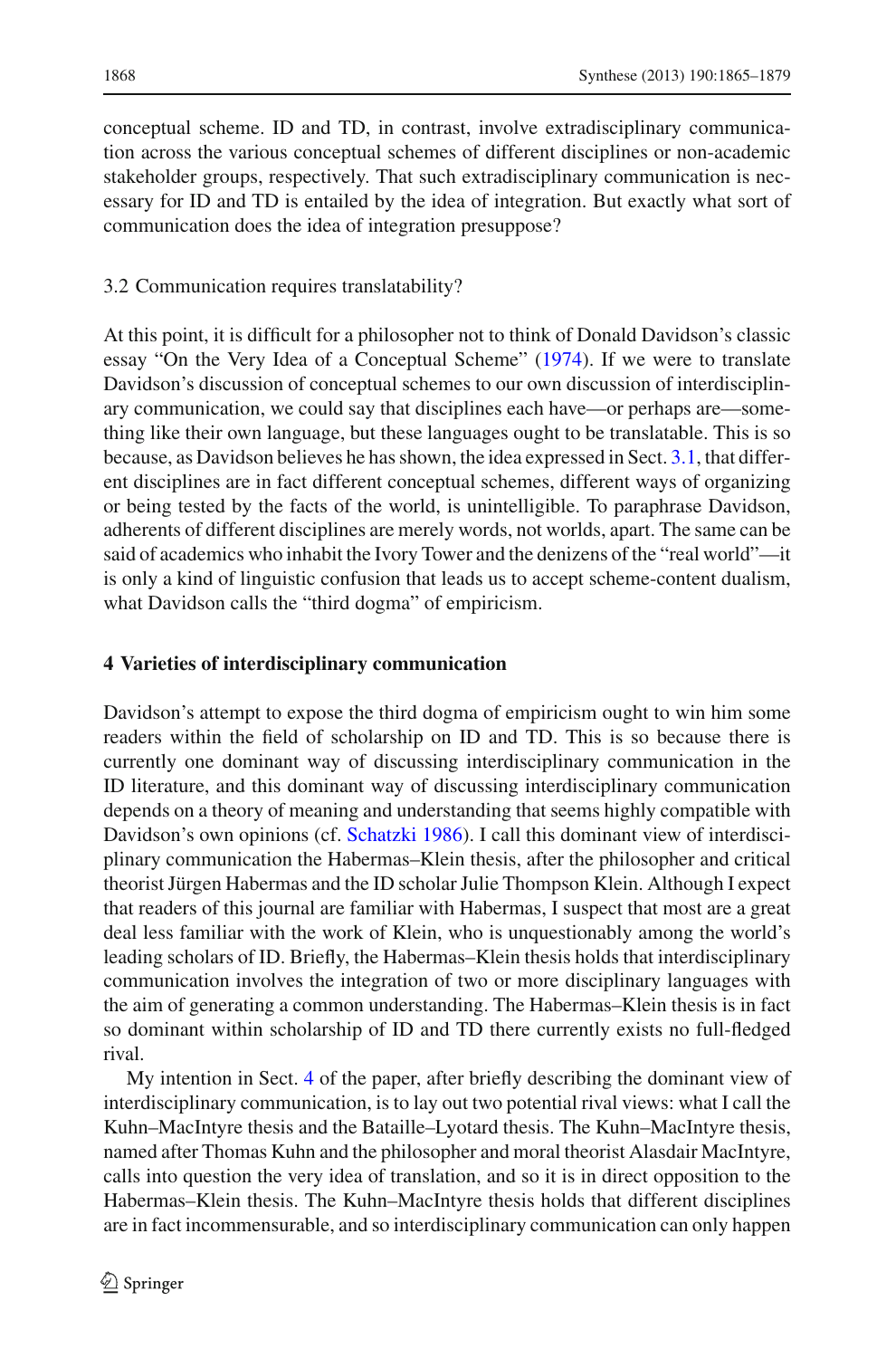if one learns the language of another discipline from within as a second-first language. I call the second rival view of interdisciplinary communication the Bataille–Lyotard thesis, after the French thinker Georges Bataille and philosopher Jean-François Lyotard. According to the Bataille–Lyotard thesis, incommensurability only reveals itself when attempts at communication fail (they often succeed), at which point we can see that interdisciplinary communication is possible only through a process of inventing a new language. It is, of course, also the case that these two rival views are related to the positions of full and partial untranslatability that Davidson believes he has shown to be unintelligible.

I lay out each of the rival views of interdisciplinary communication in more detail in Sects. [4.1](#page-4-0)[–4.3.](#page-9-0) Before doing so, however, I want to emphasize that rather than asserting an actual connection between the thought of these thinkers and scholarship of ID and TD, I am appealing to a family resemblance between elements of their thought and potential different ways of thinking about interdisciplinary communication. To be even more clear: except for Klein, none of the thinkers after which the three theses concerning interdisciplinary communication are named ought to be called a scholar of ID and TD. Moreover, I have no intention here of engaging in detailed scholarship on the work of Habermas, Kuhn, MacIntyre, Bataille, or Lyotard. My aims are to provide alternatives to the idea of integration and to open the door for philosophers to discuss the theory of ID in connection with the existing ID literature.

### <span id="page-4-0"></span>4.1 The Habermas–Klein thesis

The Habermas–Klein thesis holds that ID communication involves the integration of two or more disciplinary languages with the aim of generating a common understanding. Klein herself often refers to Habermas in discussing ID communication [see especially [Klein](#page-14-5) [\(2005\)](#page-14-5) and [\(2011](#page-14-6)) and Klein and Pohl (under review)]; and when she does so, she also often links her discussion of interdisciplinary communication with the notion of integration. Indeed, [Klein](#page-14-5) [\(2005\)](#page-14-5) goes so far in linking interdisciplinary communication with the notion of integration that she considers what she calls "linguistic and communication models" and "stage and process models" to be two insightful ways of looking at the notion of integration. I will return to "stage and process models" of integration shortly; on "linguistic and communication models" of integration, she writes: "Interdisciplinarity entails communicative action" [\(Klein](#page-14-5) [2005,](#page-14-5) p. 42).

According to [Habermas](#page-14-7) [\(1976,](#page-14-7) p. 22, emphasis in original) anyone involved in communicative action is committed to the following validity claims:

She claims to be

- a. uttering something *intelligibly*,
- b. giving (the hearer) *something* to understand,
- c. making *herself* thereby understandable, and
- d. coming to an understanding with *another person*.

One's commitment to understanding is necessary in order to "bring about an agreement that terminates in the intersubjective mutuality of reciprocal comprehension, shared knowledge, mutual trust, and accord with one another" [\(Habermas 1976](#page-14-7), p. 23). If we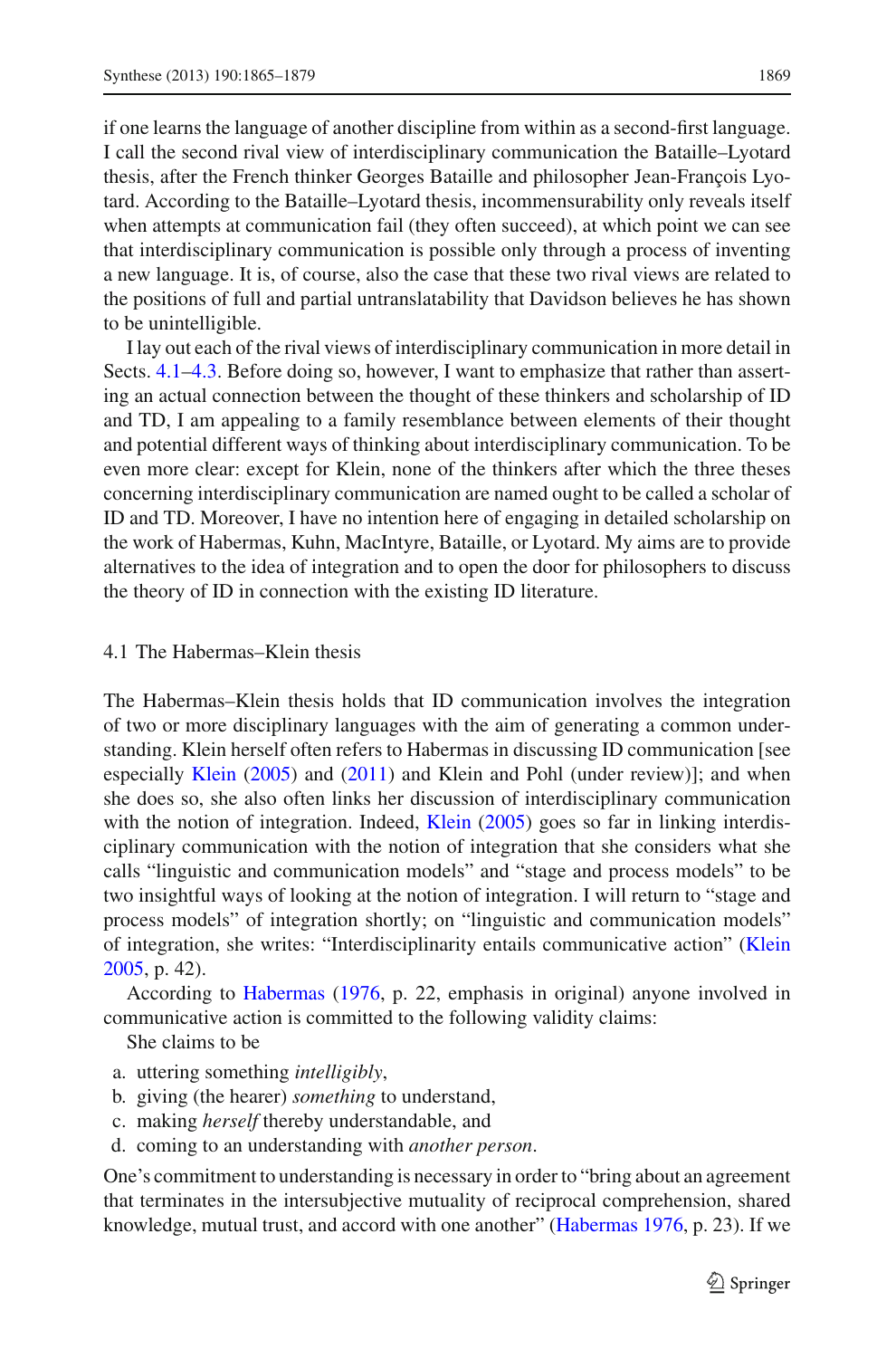return to the realm of ID, then, we can say that interdisciplinary communication aims at achieving this kind of reciprocal comprehension, shared knowledge, and, in short, *consensus* between actors from different disciplines.

Both Habermas and Klein insist that such common ground is far from the normal state of communication, which is almost always something messier, something to be found in the all too common gray areas between, for instance, miscommunication and lying; and this is why, quips Habermas, we speak of "*bringing about* an agreement" [\(1976,](#page-14-7) p. 23, emphasis in original). For her part, [Klein](#page-14-5) [\(2005,](#page-14-5) p. 44) insists that "interdisciplinarity conceived as communicative action rejects the naïve faith that everything will work out if everyone just sits down and talks to each other." Interdisciplinary communication is rife with miscommunication: "the crux of the matter is difference," according to [Klein](#page-14-5) [\(2005](#page-14-5), p. 43). But it is precisely for this reason that both Klein and Habermas seek consensus. For instance, after discussing the problems arising from the fact that there are over 100 definitions of the term 'desertification', Klein concludes: "Any interdisciplinary effort, then, requires analyzing terminology to improve understanding of phenomena and to construct an integrated framework with a common vocabulary" [\(2005](#page-14-5), pp. 43–44).

The general consensus on seeking consensus in the ID literature has led some theorists of ID to propose what Klein terms "stage and process models" of integration. Klein herself proposes such a model, but she subordinates it to the notion that ID is communicative action. For Klein, then, even if consensus is the ideal, difference is the norm. Others, however, have gone so far as to propose a particular method for reach[in](#page-14-8)g consensus. $3$  [A](#page-14-8) [recent](#page-14-8) [instantiation](#page-14-8) [of](#page-14-8) [this](#page-14-8) [approach](#page-14-8) [can](#page-14-8) [be](#page-14-8) [found](#page-14-8) in Repko et al. [\(2011,](#page-14-8) p. xx):

- State the problem or focus question (Step 1)
- Justify using an interdisciplinary approach (Step 2)
- Identify relevant disciplines (Step 3)
- Conduct the literature search (Step 4)
- Develop adequacy in each relevant discipline (Step 5)
- Analyze the problem and evaluate each insight into it (Step 6)
- Identify conflicts between insights and their sources (Step 7)
- Create or discover common ground (Step 8)
- Integrate insights (Step 9)
- Produce an interdisciplinary understanding and test it (Step 10)

Readers who react to such apparent linearity with dubiousness are "encouraged to consult [Repko](#page-14-9) [\(2008\)](#page-14-9) for a detailed discussion of the steps in the research process and the recommended guidelines or strategies for performing each of them" [\(Repko et al.](#page-14-8) [2011,](#page-14-8) p. xx).

Klein has attempted to appeal to the notion of ID as communicative action in order to resist the reduction of ID to a method. Like Habermas, Klein insists that the aim of consensus serves as an ideal with which to critique attempts to 'bring about' an agreement. However, as illustrated by "stage and process models" of integration, talk

<span id="page-5-0"></span><sup>&</sup>lt;sup>3</sup> For a discussion of this trend, as well as an overarching reflection on ID, see Robert [Frodeman](#page-13-3) [\(2010](#page-13-3)) introduction to *The Oxford Handbook of Interdisciplinarity*.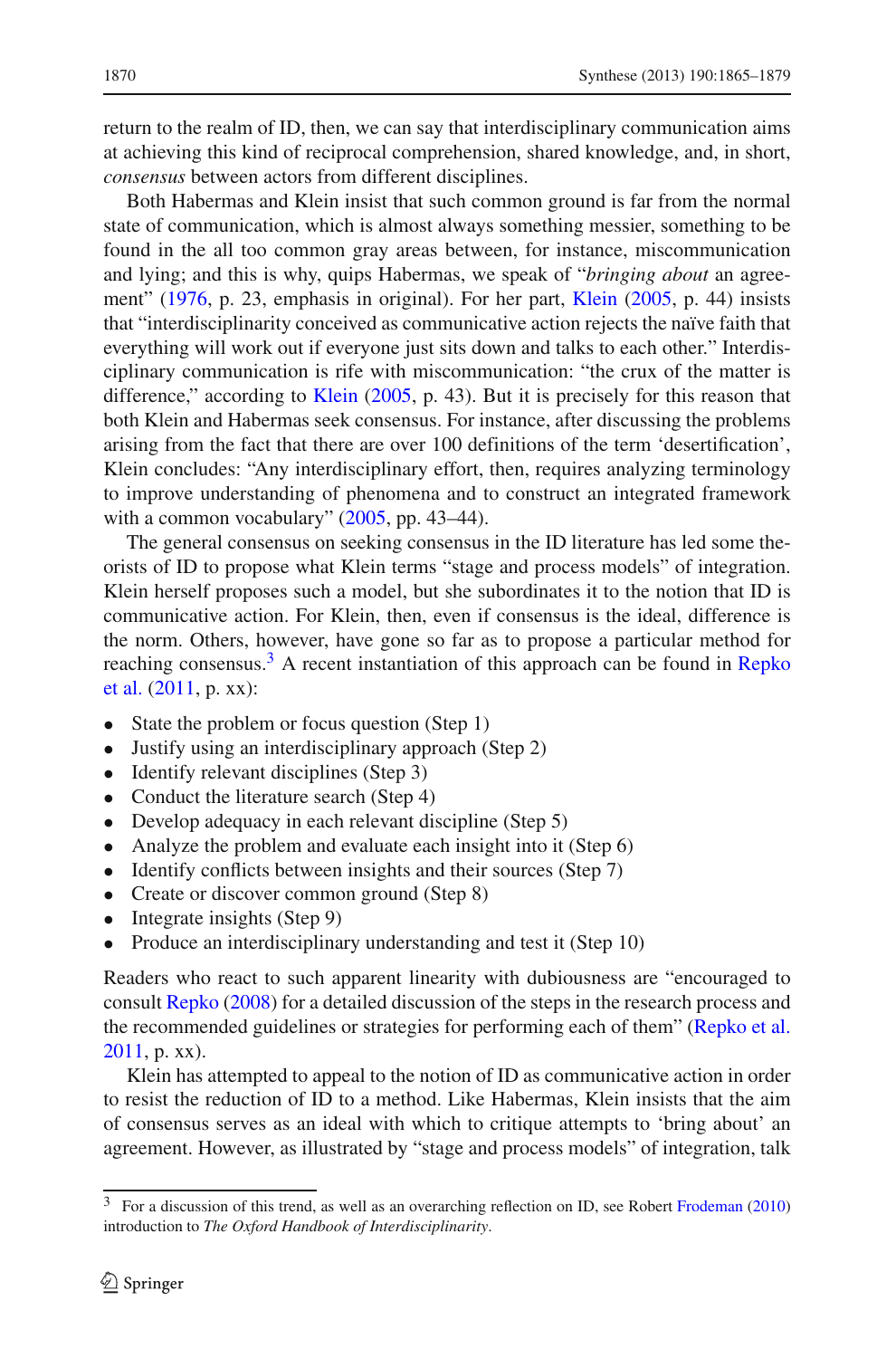of consensus and 'bringing about agreement' can easily slip into a method that need only be followed in order to achieve common ground.

In a further effort to combat the methodical integrationists, Klein raises the possibilities of pidgins, trading zones, and creoles [\(Galison 1997\)](#page-13-4). Her point is to emphasize that difference, rather than similarity, can lead to fruitful exchange—a point that Galison makes repeatedly. However, insofar as she still relies on the language of integration and the ideal of consensus, Klein's efforts to emphasize difference have little impact on the methodical integrationists' conquest of common ground.[4](#page-6-0) The reason for the ongoing disagreement between both types of integrationist, I suggest, is not that the methodical and the communicational integrationists lack common ground that might allow them to reach consensus. Instead, the problem is that theorists of ID who want to emphasize difference—including Klein herself—currently have no language that does not also appeal to consensus in which to make their case.<sup>5</sup> If interdisciplinary communication is only about reaching consensus, then ID itself can be nothing other than integration—that is, achieving sameness. $6$  In Sects. [4.2](#page-6-3) and [4.3,](#page-9-0) I attempt to provide two possible alternative accounts of interdisciplinary communication.

#### <span id="page-6-3"></span>4.2 The Kuhn–MacIntyre thesis

According to the Kuhn–MacIntyre thesis, different disciplines are in principle and often in fact incommensurable, and so ID communication can only happen if one first learns the language of another discipline from within as a second-first language. On the Kuhn–MacIntyre view, it is simply not possible to judge one discipline according to the standards of another; or, at least, it is not rational to do so. It is possible, however, for the adherent of one discipline to adopt the viewpoint of another. According to the Kuhn–MacIntyre thesis, what happens when the adherent of one discipline adopts the viewpoint of another discipline ought not to be described as a translation, however. Moreover, adoption of a different disciplinary viewpoint is something that requires significant time and a significant commitment.

Kuhn, with his talk of scientists inhabiting "different worlds" and the notion of a paradigm, is one of Davidson's whipping boys: he suffers at Davidson's hands for the sins of all relativists, almost as much as Protagoras suffered at the hands of Plato. [Davidson](#page-13-2) [\(1974](#page-13-2)) argues that the very idea of incommensurable conceptual schemes is unintelligible. [Kuhn](#page-14-10) [\(2000\)](#page-14-10) offers a succinct reply to Davidson's critique: translation and interpretation are very different activities. From Kuhn's point of view, Davidson's

<span id="page-6-0"></span><sup>4</sup> For another example of Klein's unsuccessful attempts to distance herself from the methodical integrationists, see the exchange between Newell and Klein in *Issues in Integrative Studies*, 19, [2001](#page-14-11).

<span id="page-6-1"></span><sup>5</sup> Of course, as one reviewer pointed out, this does not mean that there exists no language for describing cross-disciplinary collaboration that does not aim at consensus. In addition to the notions of trading zones, pidgins, and creoles developed by [Galison](#page-13-4) [\(1997](#page-13-4)), [Star and Griesemer](#page-14-12) [\(1989\)](#page-14-12) notion of boundary objects explicitly deals with collaborations that are not governed by an ideal of consensus. My point is that the language of integration and consensus is inadequate to deal with such notions. Trying to wedge them into the Habermas–Klein thesis is therefore akin to trying to fit the proverbial square pin into the round hole.

<span id="page-6-2"></span><sup>&</sup>lt;sup>6</sup> Indeed, the use of a boundary object to facilitate collaboration not aimed at consensus ought to count only as MD rather than ID under the Habermas–Klein thesis.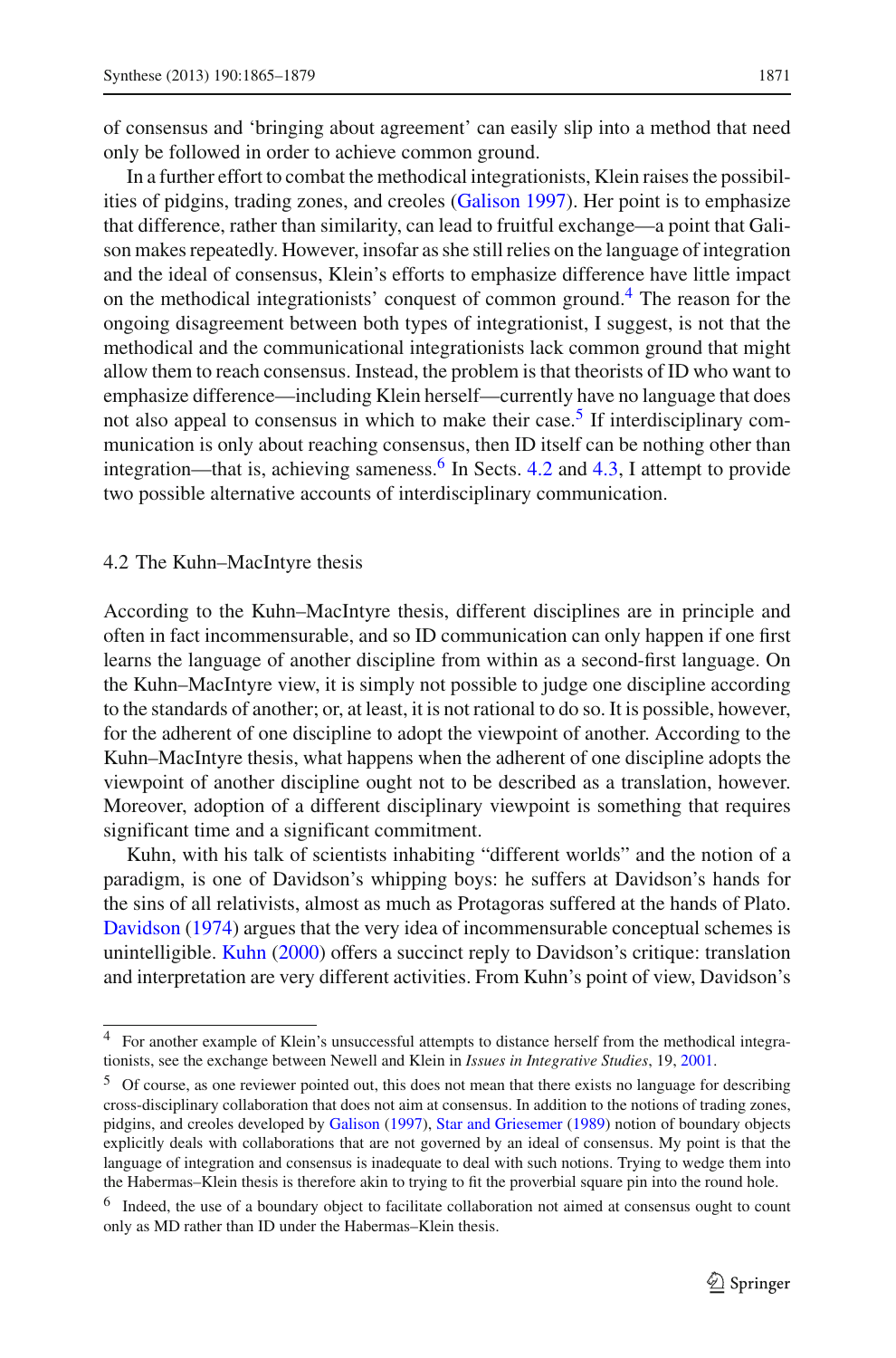conflation of these notions makes it possible to argue that translation from one language to another is the mark of understanding (I understand the German sentence 'Schnee ist weiss' when I recognize the truth of the proposition: 'Schnee ist weiss' is true if and only if snow is white). From this, Davidson concludes that incommensurability between different conceptual schemes, which he understands as untranslatability, is actually unintelligible. Kuhn's reply is that understanding requires something other than mere translation; understanding requires interpretation.

In *Whose Justice? Which Rationality?* Alasdair MacIntyre offers an excellent account of the relationship between translatability, incommensurability, and rationality—an account that further develops Kuhn's reply to Davidson. MacIntyre compares Davidson's notion of translation to the use of a phrasebook to get along in a foreign country in which a different language is spoken. According to MacIntyre, assenting to the claim that 'Snow is white' is insufficient to demonstrate an understanding of English, which is marked by being able to improvise and innovate: "It is this knowing how to go on and go further which is the badge of elementary linguistic competence" [\(1988,](#page-14-13) p. 382). A competent speaker of English would be able to generate the following sentence: "Snow is white and so are the members of the Ku Klux Klan, and white with fear is what they were in snow-covered Arkansas last Friday" [\(MacIntyre 1988,](#page-14-13) p. 382).

Achieving linguistic competence, then, is no matter of mere translation. Indeed, MacIntyre suggests that translation from the language that one is attempting to learn into the language one already speaks may interfere with the achievement of linguistic competence in the new language: "[New languages] have to be learned as second first languages or not at all" [\(1988,](#page-14-13) p. 375). Learning a new language as a second first language requires that one "become a child again" [\(MacIntyre 1988,](#page-14-13) p. 374). Having learned a second first language, one can not only go on and go further, but also one can find instances in which it is not possible to translate from one language to the other.

MacIntyre's account of learning a second first language is by no means limited to natural languages. In fact, his *Three Rival Versions of Moral Enquiry* [\(1990](#page-14-14)) is largely an attempt to learn the language of a rival version of moral enquiry (that instituted by Nietzsche) in order to show that MacIntyre's own Thomistic tradition of moral enquiry is rationally superior. He writes:

*...* These lectures have as one of their aims to show *...* that an admission of significant incommensurability and untranslatability in the relations between two opposed systems of thought and practice can be a prologue not only to rational debate, but to that kind of debate from which one party can emerge as undoubtedly rationally superior (see *Whose Justice? Which Rationality?* chapters XVII, XVIII, and XIX), if only because exposure to such debate may reveal that one of the contending standpoints fails in its own terms and by its own standards. [\(1990](#page-14-14), p. 5).

From his perspective MacIntyre contends that an effective rational debate, effective precisely because *resolvable*, can take place between incommensurable systems of thought. Such a debate is resolvable, however, only on the condition that members of one system of thought resist the urge to translate claims made in the alien system of thought into their own language, but instead learn the language of the alien system as a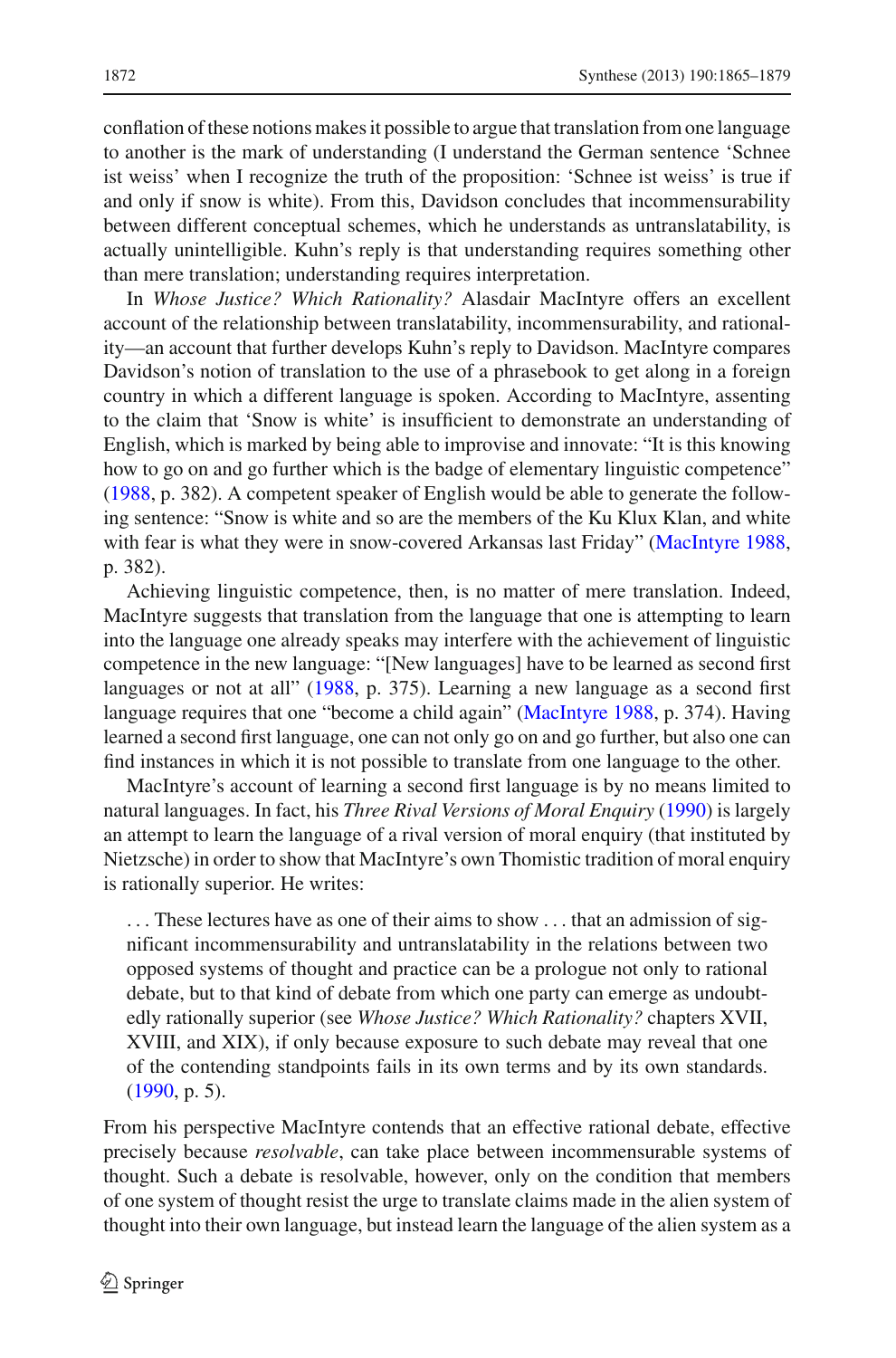second first language; such a 'linguist' would then be able to judge the rationality of the alien system from the perspective of that system itself [\(MacIntyre 1988,](#page-14-13) chapter XIX). That is, having learned the language of an alien system as a second first language, one may then point out rational deficiencies within that system, deficiencies that can be understood as deficiencies by members of that system just insofar as those deficiencies are described in their own terms. MacIntyre's strategy is to learn 'Nietzschean' as a second first language and to show that the Nietzschean system is, in its own terms and by its own standards, rationally deficient.

MacIntyre's account of the rational resolvability of a dispute between rival systems of thought differs from Kuhn's notion of a paradigm shift precisely in that, for Kuhn, the shift from one paradigm to another is not rational. Both Kuhn and MacIntyre, however, provide an alternative to the notion of integration and consensus provided by the Habermas–Klein thesis.

For both Kuhn and MacIntyre, it makes sense to think of different conceptual schemes, whether different paradigms for Kuhn or different traditions of moral enquiry for MacIntyre, the claims to truth of which are not translatable. This is so because Kuhn and MacIntyre share a rich notion of translatability that involves much more than Davidson allows. Kuhn in fact rejects Davidson's talk of translation, preferring instead to talk of interpretation. MacIntyre, on the other hand, opposes a weak notion of translatability to a strong notion of linguistic competence that comes from learning the language of a rival scheme as a second first language. Appreciation for incommensurability is one of the marks of linguistic competence for MacIntyre.

#### *4.2.1 Interdisciplinary communication according to the Kuhn–MacIntyre thesis*

If we apply Kuhn's and MacIntyre's views to interdisciplinary communication, what emerges is a very strong requirement for ID that recognizes the reality of incommensurability. Essentially, one would have to adopt the point of view of a different discipline in order for interdisciplinary communication to take place. One can imagine various options for accomplishing the adoption of a new disciplinary perspective. The most obvious option, perhaps, would be to earn proficiency in another discipline, say by pursu[ing](#page-13-5) [a](#page-13-5) [second](#page-13-5) [PhD.](#page-13-5) [Another](#page-13-5) [option](#page-13-5) [would](#page-13-5) [be](#page-13-5) [to](#page-13-5) [try](#page-13-5) [to](#page-13-5) [achieve](#page-13-5) [what](#page-13-5) Collins and Evans [\(2002\)](#page-13-5) have called 'interactional expertise' where one learns to 'talk the talk' of another discipline even if one cannot quite 'walk the walk'.[7](#page-8-0)

Interdisciplinary communication according to the Kuhn–MacIntyre thesis would not aim at a consensus between adherents of the different disciplines. Instead, the need for interdisciplinary communication would arise when members of one discipline realize that they do not possess the ability to address a problem in a satisfactory way using only the resources native to that discipline. In order to solve such a problem, members of a discipline may reach out to members of another discipline to try to find the resources currently lacking in their own discipline.

<span id="page-8-0"></span>See also [Whyte and Crease](#page-14-15) [\(2010](#page-14-15)) for an interesting discussion of interactional expertise and trust.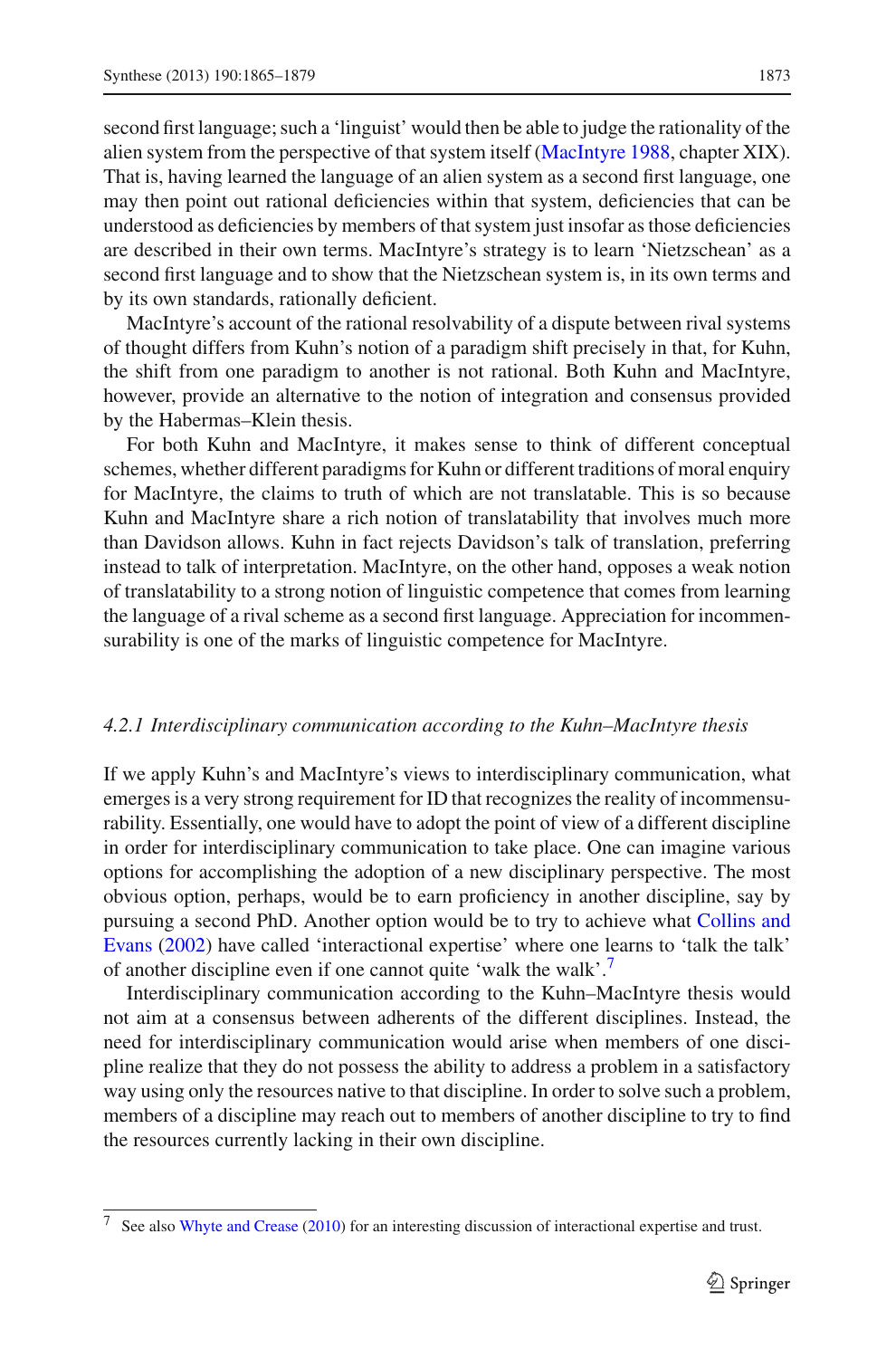#### *4.2.2 MD, ID, and TD according to the Kuhn–MacIntyre thesis*

MD would occur when there is collaboration without sufficient sharing of expertise to rise to the level of ID. MD would shift into ID once there has been enough interaction that the members of one discipline can 'talk the talk' of the other discipline—that is, once they have reached a level of linguistic competence that they are conversationally indistinguishable from members of the other discipline [\(Collins and Evans 2002](#page-13-5)). One could distinguish ID from TD in much the same way that the current baseline vocabulary does so: TD differs from ID not in terms of the *how* of communication (it is still about learning to talk the talk of the other), but rather in terms of the *what* the communication is between (members of different academic disciplines in the case of ID, members of an academic discipline with non-academic scheme-inhabitants in the case of TD). On such a view, neither ID nor TD would be seen as *integration*. Indeed, with its strong focus on incommensurability, the Kuhn–MacIntyre thesis is diametrically opposed to the idea of ID as integration. There is, however, a strong focus on interaction between the disciplines.

#### <span id="page-9-0"></span>4.3 The Bataille–Lyotard thesis

The Bataille–Lyotard thesis holds that incommensurability only reveals itself when attempts at communication fail (they often succeed), at which point further communication is possible only through a process of inventing a new language. In his essay on Genet from *Literature and Evil* Georges [Bataille](#page-13-6) [\(1993](#page-13-6)) opposes what he calls a strong, powerful sense of communication to a weak, feeble sense of communication. According to Bataille, it is precisely in opposition to weak communication that powerful communication most clearly manifests itself: "Communication, in my sense of the word, is never stronger than when communication, in the weak sense, the sense of profane language or, as Sartre says, of prose which makes us and the others appear penetrable, fails and becomes the equivalent of darkness" (p. 199). Weak communication takes place through what Bataille calls the profane use of language, a use that produces the appearance of clarity: "*...* the *profane* is the world of *reason*, of *identity*, of *things*, of duration and calculation. Each thing, in this world, receives a meaning in a durable relation with an other: such is the *intelligible* world, where *perceptible* elements are reduced to operating signs and have value only in view of ulterior possibilities" [\(1988,](#page-13-7) p. 40—Bataille's italics).

As we operate in the profane world, we use weak communication "in order to convince people to agree with us. We want to establish humble truths which coordinate our attitudes and activity with those of our fellow human beings" [\(Bataille 1993,](#page-13-6) p. 199). Bataille's weak communication is thus used for the purposes of gaining a clear understanding of the things that constitute the objective world and of establishing a consensus as to how we ought to act in order to be productive members of society. It is precisely to the extent that we understand one another with a view to productive activity that we and others "appear penetrable" to each other.

Strong communication, on the other hand, manifests itself at moments when weak communication breaks down. As long as we remain active and productive, as long as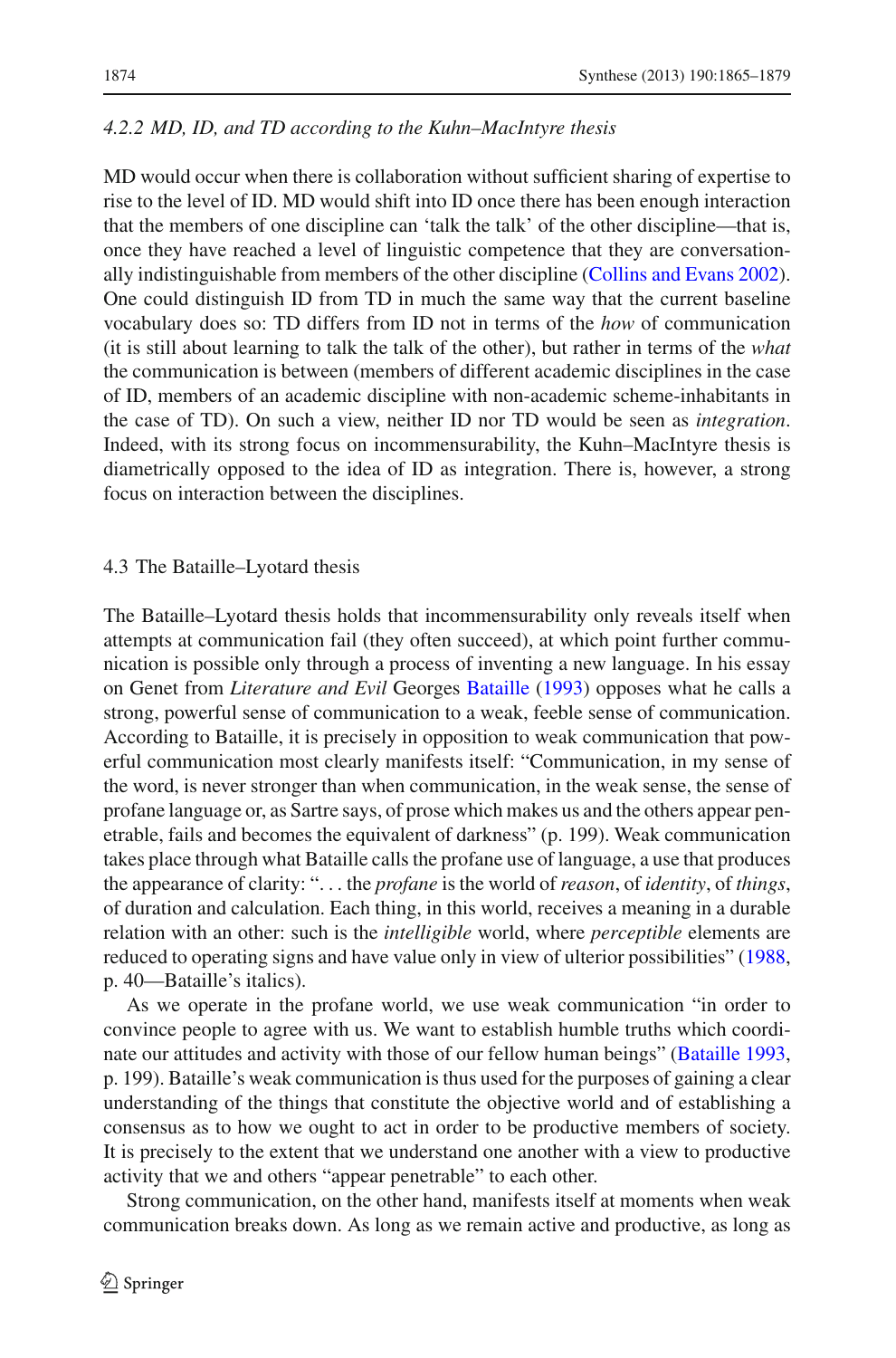we understand each other, we appear penetrable to one another. A failure of understanding, however, gives rise to a moment "when subjectivity seems unintelligible in relation to the intelligibility of customary objects and, more generally, of the objective world" [\(Bataille 1993](#page-13-6), p. 200). Strong communication, then, is an experience of not being able to find the words—an experience that Jean-François Lyotard terms a 'differend'.

According to Lyotard, a differend occurs when the rules of one genre of discourse are used to settle a dispute between parties from different genres of discourse.

As distinguished from a litigation, a differend would be a case of conflict, between (at least) two parties, that cannot be equitably resolved for lack of a rule of judgment applicable to both arguments. One side's legitimacy does not imply the other's lack of legitimacy. However, applying a single rule of judgment to both in order to settle their differend as though it were merely a litigation would wrong (at least) one of them (and both if neither side admits this rule). Damages result from an injury which is inflicted upon the rules of a genre of discourse but which is reparable according to those rules. A wrong results from the fact that the rules of the genre of discourse by which one judges are not those of the judged genre or genres of discourse. [\(1988,](#page-14-16) p. xi)

A litigation settles disputes between parties who agree on the same rule of judgment, i.e., parties from within the same genre of discourse. A differend, on the other hand, takes place between those associated with different genres of discourse. For Lyotard, genres of discourse determine stakes, the goal toward which phrases move:

The stakes of a genre are often set by a phrase of canonical value. *...* Success comes from giving an "answer" to the key-phrase. The "answer" is a phrase that suspends the question contained in the key-phrase. It is then asked whether this suspension is legitimate, and the answer to this last question becomes the object of new differends, whose various parties question the said answer on the basis of key questions which set the stakes for their respective genres. [\(1988,](#page-14-16) p. 137)

Let us suppose that we ask the question: what is the best way to set up a legal system? We could answer that, for instance, (a) one ought always to presume innocence and have to prove guilt; alternatively, one might answer that (b) one ought always to presume guilt and have to prove innocence. Proponents of answer (a) might then question whether proponents of (b) think it is better wrongly to convict innocents or wrongly to free those who are guilty. The conversation could continue until one had two well-developed, yet incommensurable, genres of legal discourse between which a differend would be possible.

### *4.3.1 Interdisciplinary communication according to the Bataille–Lyotard thesis*

If we take genres of discourse as the rough equivalent of disciplinary languages, then according to the Bataille–Lyotard thesis, the sort of communication that takes place within a particular discipline is usually of the weak variety. Disagreements obviously happen among the adherents of a single discipline. But disputes that we can settle among ourselves according to our normal disciplinary standards would count as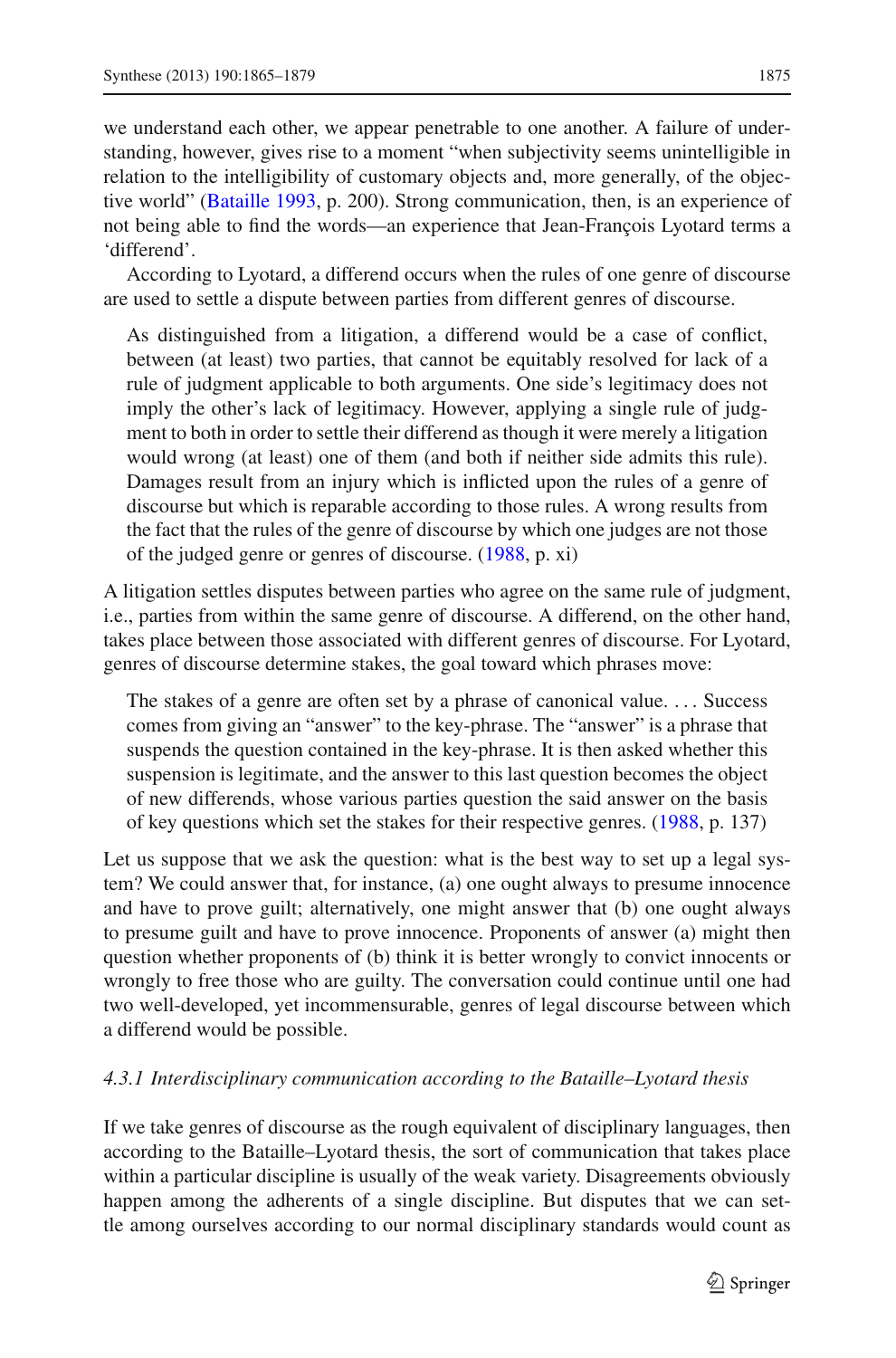litigations, not differends. The same can also apply to communication between adherents of different disciplines. It is often possible to settle interdisciplinary disagreements on disciplinary terms, that is, on terms acceptable to the adherents of each discipline. It is even possible to avoid many interdisciplinary disagreements, for instance, by utilizing boundary objects to orient the discussion [\(Star and Griesemer 1989\)](#page-14-12).

On the other hand, it may sometimes happen that we are not able to find the words to settle our dispute. Although such a breakdown of communication is possible within disciplines, it is much more likely to happen between different disciplines. A differend, marked by the feeling of not being able to find the words, of the breakdown of normal, weak communication, is the first moment of strong interdisciplinary communication under the Bataille–Lyotard thesis. The second moment of strong interdisciplinary communication under the Bataille–Lyotard thesis is the invention of a new genre of discourse, one that is not merely an integration of the previously existing genres, but a novel co-creation of those who have risked and relinquished their previous disciplinary identities.

### *4.3.2 MD, ID, and TD according to the Bataille–Lyotard thesis*

According to the Bataille–Lyotard thesis, the assumption that disciplines are the best reference point when describing scholarly communication is called into question. Indeed, the distinctions between MD, ID, and TD under the baseline vocabulary can be jettisoned. The important question is not whether different disciplines are integrated with each other (as in the base vocabulary's understanding of ID), integrated with nonacademic understandings (as in the baseline vocabulary's understanding of TD), or merely juxtaposed (as in the base vocabulary's understanding of MD). Instead, the question to ask is whether we can proceed as if we all understand one another (weak communication) or not (a differend).

Whenever weak communication is possible, whether it is between adherents of the same discipline, different disciplines, or disciplinary adherents with non-academics, there is no reason to distinguish between MD, ID, and TD. When we all understand each other, such distinctions do no real work. On the other hand, in situations in which weak communication breaks down, that is, whenever what is at stake for an adherent of a particular genre of discourse (whether disciplinary or non-academic) becomes open to question, that individual's identity is risked and the possibility of strong communication opens up—provided that the other's identity, what is at stake for the other, is also risked. The distinction between a disciplinary and a non-disciplinary genre of discourse—and the accompanying distinction between ID and TD—does very little work according to the Bataille–Lyotard thesis. The point is rather to let go of one's prior commitment to a particular genre of discourse (whether disciplinary or not) in order to allow for the possibility of strong communication and the invention of a new genre of discourse. This mutual willingness to risk our identities may eventually be manifested in the creation of a new genre of discourse.<sup>8</sup>

<span id="page-11-0"></span><sup>8</sup> The creation of a new genre of discourse may be fruitfully compared with what [Galison](#page-13-4) [\(1997](#page-13-4)) has termed the generation of a creole in his discussion of trading zones. Where Galison speaks of developing local agreement despite global differences, the creation of a new genre happens when participants give up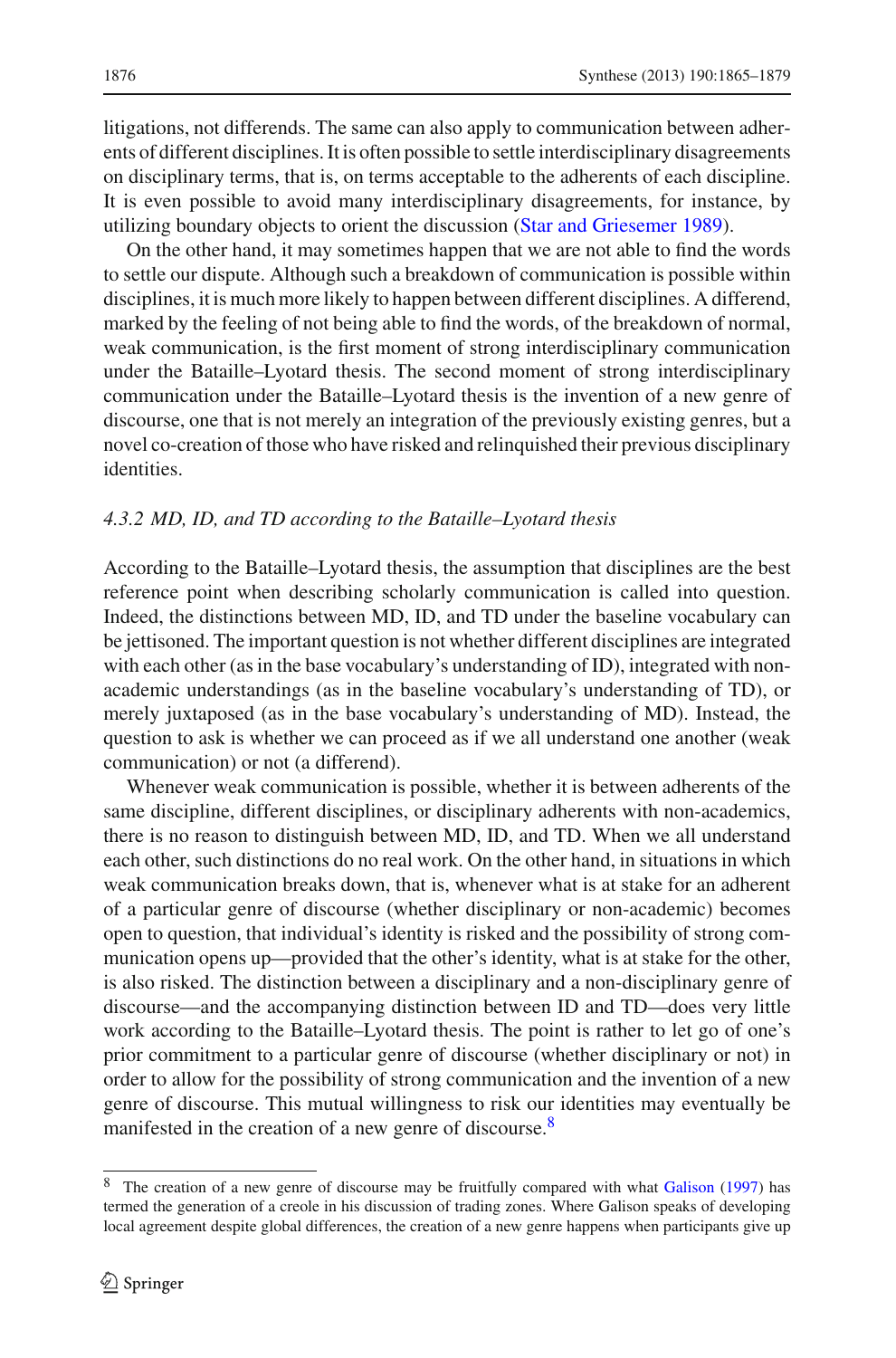The notion of 'integration' is so widespread in the ID literature that to question whether ID involves integration is almost heretical. I have argued (in Sect. [4\)](#page-3-0), however, that there are two rival notions of interdisciplinary communication that ought to be considered: in addition to the Habermas–Klein thesis (ID  $\rightarrow$  integrative consensus), we ought to consider the Kuhn–MacIntyre thesis (ID  $\rightarrow$  recognizing incommensurability) and the Bataille–Lyotard thesis (ID  $\rightarrow$  reflective invention). There are interesting practical consequences to this theoretical debate. The US National Academies issued a report on *Facilitating Interdisciplinary Research* [\(COSEPUP 2004\)](#page-13-8) that incorporates an understanding of ID consistent with the Habermas–Klein thesis. Universities and funding agencies around the world are beginning to incorporate the recommendations contained in this report. But what if there are overlooked conceptual issues with the Habermas–Klein thesis? I believe there are some issues. I also think that, insofar as the Habermas–Klein thesis remains the dominant discourse of ID, these issues could lead to significant problems with the ways in which ID is institutionalized and evaluated.

One important issue with the current literature on ID is that the consensus surrounding the notion of integration is chimerical. Some (for instance, Klein) see consensus as an ideal goal, a kind of regulator of the fundamental disagreement that underlies the discussion between different disciplines. Others (for instance, Repko, Newell, and Szostak) see consensus as something that can actually be achieved by following the correct method. A second problem with the current literature on ID is the very notion of integration itself. What is integration? Is it a noun (the state of having reached a consensus)? Or does its verbal character dominate (such that integration is the act of joining together)? A third, related issue has to do with what, exactly, is being integrated. What are disciplines, such that they can be merely juxtaposed (MD) or integrated (ID)? Are disciplines themselves integrations? Of what? And what, precisely are disciplines integrated with in the case of TD? In taking disciplines as givens, the Habermas–Klein thesis neglects an important factor in describing interdisciplinary communication.

What the Habermas–Klein thesis neglects is the possibility (some might say fact) of incommensurability between disciplines. According to the Kuhn–MacIntyre thesis, a discipline is a sort of conceptual scheme whose adherents share some basic orientations toward the world. Because these basic orientations can differ in important ways, communication between disciplines (ID) can only happen when one learns another discipline from within, as a sort of second first language. This allows for the possibility of dialogue between disciplines, as long as the discussion is held on disciplinary terms. Something similar can happen with other, non-academic conceptual schemes (TD).

Footnote 5 continued

their prior identities in order to forge a new genre. Whether that new genre is an area of global or local agreement is an interesting question. The creation of a new genre of discourse may also be compared with the idea of the co-creation of socially robust knowledge outlined under the rubric of Mode 2, especially in the sense that one's expertise, which for an academic is rooted in one's disciplinary identity, is risked [\(Gibbons et al. 1994\)](#page-14-17).

<span id="page-12-0"></span><sup>9</sup> [Latucca](#page-14-18) [\(2001](#page-14-18)) provides an excellent critical account of the reduction of ID to integration (see especially pp. 10–14).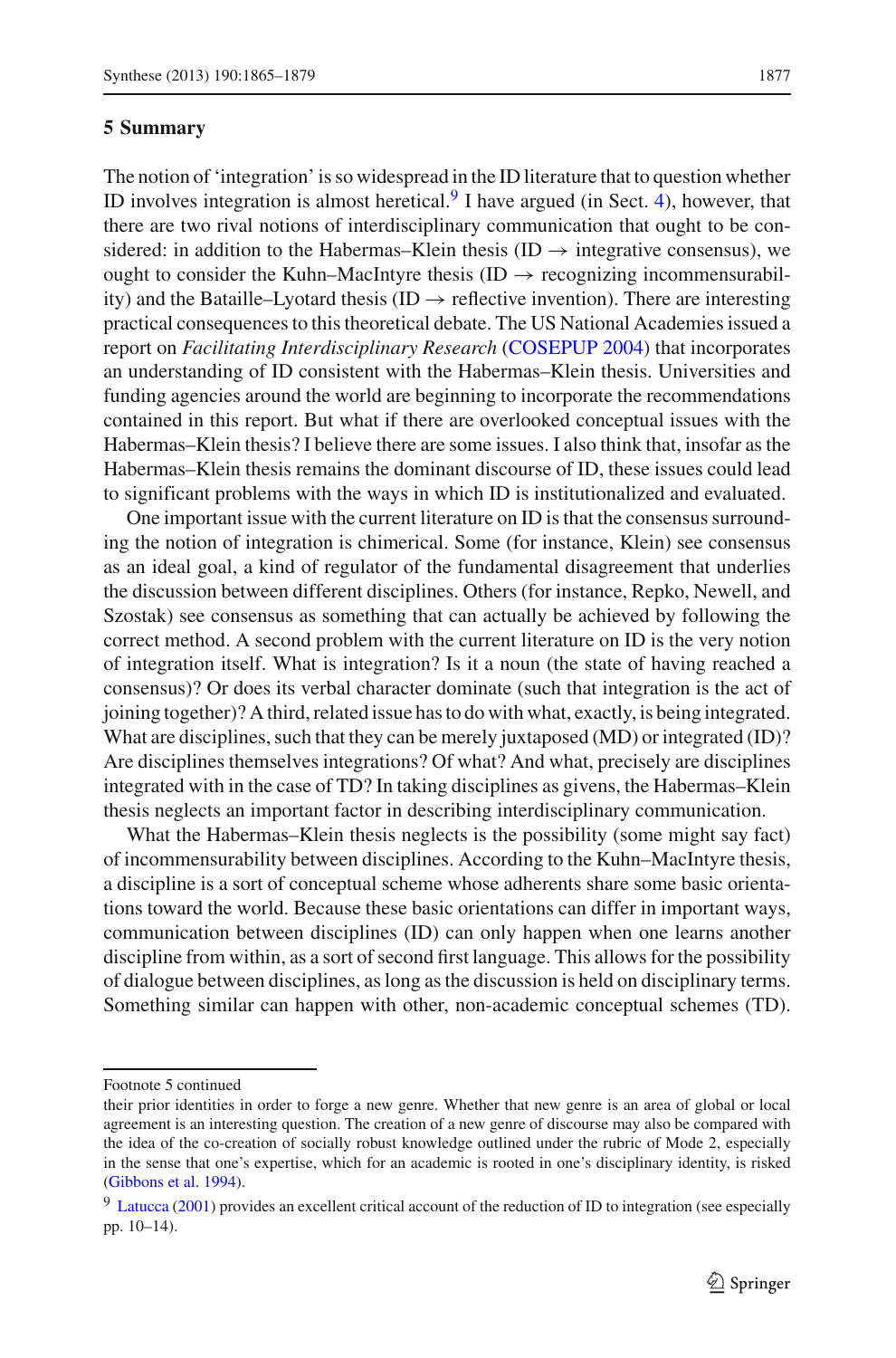What cannot happen according to the Kuhn–MacIntyre thesis, however, is integration, which will always result in what the adherents of a particular conceptual scheme would characterize as a misunderstanding.

According to the Bataille–Lyotard thesis, the key issue is not the difference between disciplines or conceptual schemes, but rather the possibility of communication between individuals who may be adherents of such genres of discourse. Insofar as communication proceeds without major issues, we all understand each other, regardless of our disciplinary identities and languages. As long as such (weak) communication is possible, whether we are from the same or different disciplines or from no discipline at all is of no import. It is when such communication breaks down, however, that the question of our disciplinary identities arises. To which genre of discourse do we belong? We can certainly answer by reasserting our (disciplinary) identities. In doing so, however, we forego the possibility of strong (interdisciplinary) communication. Such communication is possible only between individuals who risk their disciplinary identities and sacrifice them to the possibility of co-creating a new, shared genre of discourse.

A political scientist writing about philosophical work on the question of ID renders the following verdict (while referring to [Klein 1990](#page-14-1)):

The philosophical perspective on disciplinarity and disciplinary discourses is only a side show in the overall ID debate, as the epistemological dimension and implications of disciplinarity or ID are rarely considered. [\(Krishnan 2009](#page-14-19))

With this paper, I hope to have provided something of a reply to this charge. Indeed, with this special issue, one can hope that we philosophers are regaining interest in re-opening the question of  $ID.10$  $ID.10$ 

#### **References**

- <span id="page-13-0"></span>Apostel, L., Berger, G., Briggs, A., & Michaud, G. (Eds.). (1972). *Interdisciplinarity: Problems of teaching and research in universities*. Paris: Organization for Economic Co-operation and Development.
- <span id="page-13-7"></span>Bataille, G. (1988). *Inner experience* (L. A. Boldt, Trans.). Albany: SUNY Press.
- <span id="page-13-6"></span>Bataille, G. (1993). *Literature and evil* (A. Hamilton, Trans.). New York: Marion Boyers.
- <span id="page-13-5"></span>Collins, H. M., & Evans, R. J. (2002). The third wave of science studies: Studies of expertise and experience. *Social Studies of Sciences, 32*(2), 235–296.
- <span id="page-13-8"></span>COSEPUP. (2004). *Facilitating interdisciplinary research*. Committee on Science, Engineering, and Public Policy (COSEPUP). Washington, DC: National Academies Press.
- <span id="page-13-2"></span>Davidson, D. (1974). On the very idea of a conceptual scheme. In *Proceedings and Addresses of the American Philosophical Association* (vol. 47, pp. 5–20). Newark: American Philosophical Association.

<span id="page-13-3"></span>Frodeman, R. (2010). Introduction. In R. Frodeman, J. T. Klein, & C. Mitcham (Eds.), *The Oxford handbook of interdisciplinarity* (pp. xxix–xxxix). Oxford: Oxford University Press.

- <span id="page-13-1"></span>Frodeman, R., Klein, J. T., & Mitcham, C. (Eds.). (2010). *The Oxford handbook of interdisciplinarity*. Oxford: Oxford University Press.
- <span id="page-13-4"></span>Galison, P. (1997). *Image & logic: A material culture of microphysics*. Chicago: The University of Chicago Press.

<span id="page-13-9"></span><sup>&</sup>lt;sup>10</sup> Sch[olars](#page-14-21) [who](#page-14-21) [ought](#page-14-21) [to](#page-14-21) [be](#page-14-21) [drawn](#page-14-21) [into](#page-14-21) [this](#page-14-21) [discussion](#page-14-21) [include](#page-14-21) [contributors](#page-14-21) to [Gorman](#page-14-20) [\(2010](#page-14-20)), Plaisance and Fehr [\(2010](#page-14-21)), and [Stone](#page-14-22) [\(2011](#page-14-22)), among others.